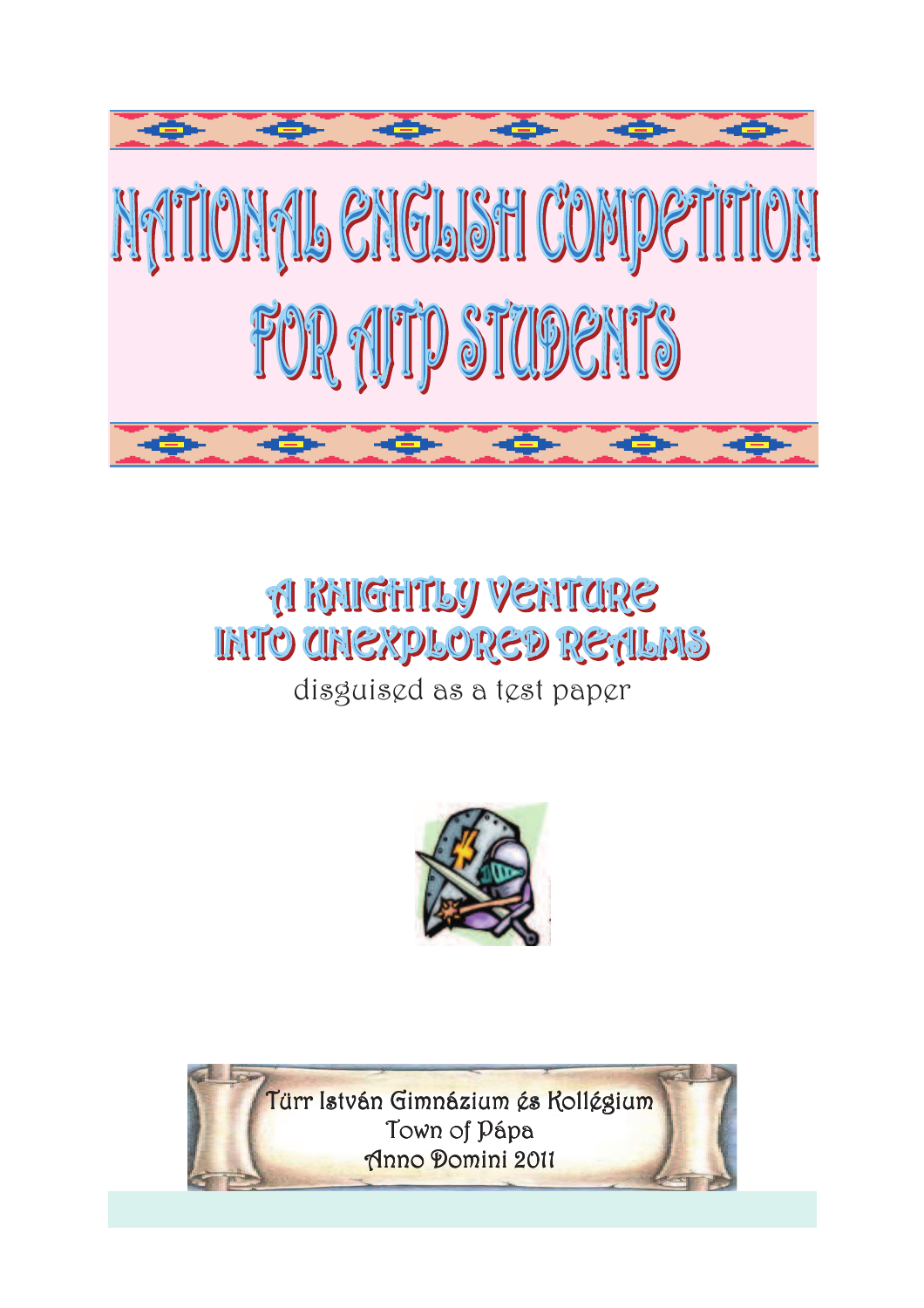

TO ALL CONTESTANS: You can work on this test paper but you must <u>write</u> all your answers on the Answer Sheet. Read the following opinions of the importaneg of zoos, thgn do thg rglatgd gxgreisgs bglow.

#### $200$ \$

#### Bill



I think zoos are really important. For a start they get young kids interested in animals, which means those kids are more likely to grow up with an interest in helping to preserve wild animals and the natural world in general. And zoos themselves sometimes play a direct role in preserving endangered species – there

are some species that might have become extinct by now if they hadn't been able to breed in captivity.

I remember going to a couple of zoos where it seemed some animals were confined in spaces that were too small, but you rarely see that these days. I think most animals in zoos have surroundings that recreate their natural habitat quite well.

## Ryan

I think it's wrong for wild animals to be kept in cages for people's entertainment. And let's face it, that's all zoos are – entertainment. People go on about the so-called 'educational value' of zoos, but you learn more about animals from wildlife documentaries on the TV than you do from looking at them in the artificial environment of a cage. And I've never really understood



the idea that if people learn something from visiting a zoo, it somehow benefits the species of animal they've seen there. How does that work? Of all the people who've ever seen a tiger in a zoo, how many have been inspired to spend any time or money trying to help save wild tigers from extinction? Virtually none, I imagine. And as for the argument that breeding endangered species in zoos ensures they won't become extinct, wouldn't it be better to protect those animals by preserving their natural habitats, for example by doing something about deforestation?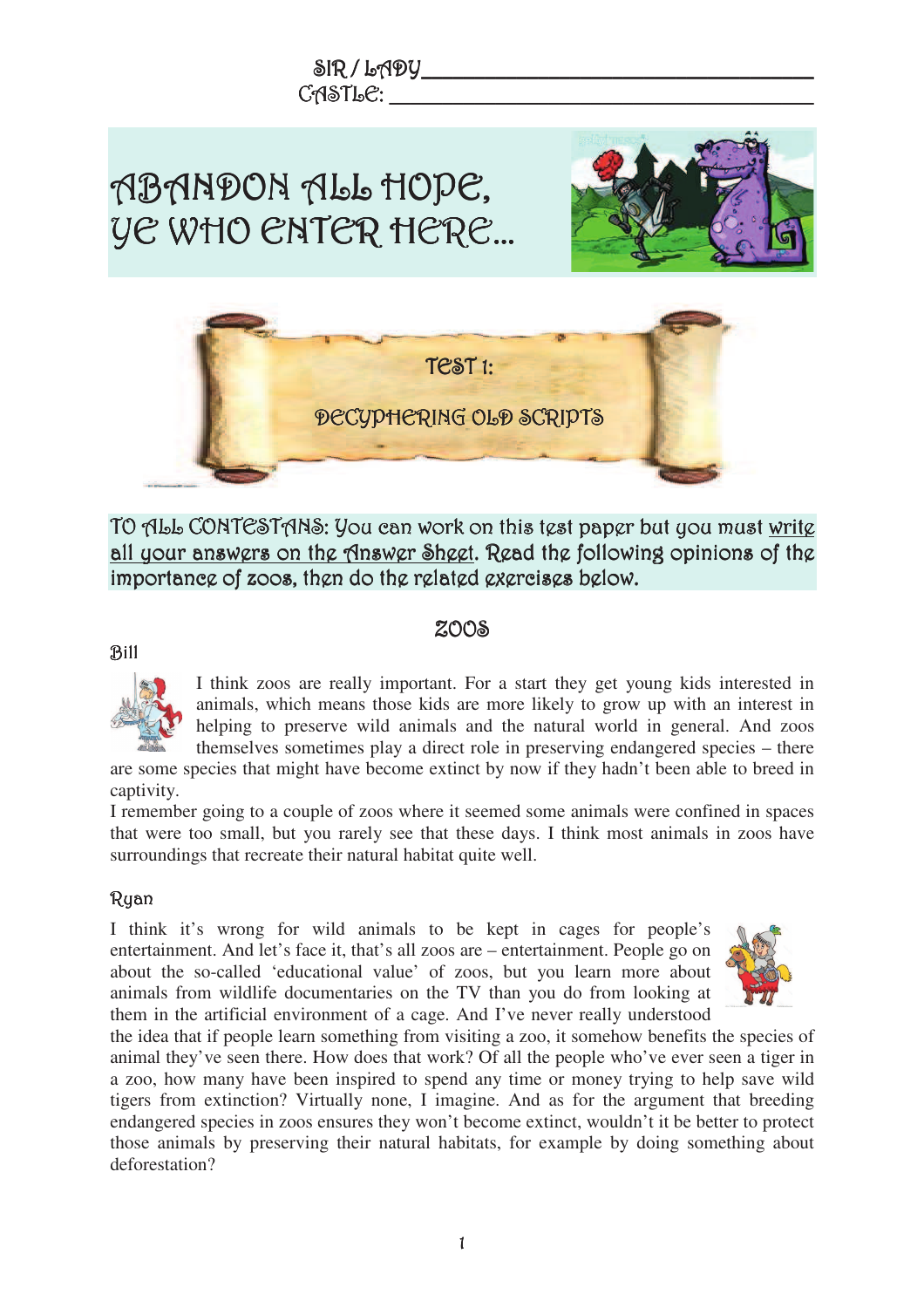#### $\mathcal{A}$ my



There are some animals I don't like seeing in cages, like big cats, wolves and big monkeys. Whenever I've seen them in zoos I've always thought they looked a bit depressed. I guess it's not natural for them to be in a confined space. The same goes for dolphins and killer whales in marine parks – they must feel like they're swimming around in a puddle.

Then again, I guess lots of animals born in captivity wouldn't have the skills to survive in the wild, or would be in danger from hunters. At least in captivity they're safe, and always have enough food.

Our local zoo mostly has smaller animals, and you can see that the people who work there do their best to take good care of them. Our seven-year-old son wants to go almost every week. The last time we took him, he said on the way home that he wants to be a vet when he grows up.

## $C \times C \times C \times C$  1

Decide whether the following statements are true (T) or false (F), or if the text doesn't say (D). Remember: write all your answers on the Answer  $\delta$ hggt. (18 $\bullet$ )

- 1. Ryan thinks zoos have less educational value than wildlife documentaries on TV.
- 2. Bill thinks that these days animals in zoos usually seem to have enough space.
- 3. There are no big cats at Amy's local zoo.
- 4. Ryan has seen a tiger in a zoo.
- 5. Some of the big monkeys Amy has seen in zoos looked very happy.
- 6. Amy imagines that killer whales in marine parks don't have enough space.
- 7. Bill believes zoos can make people become interested in animals.
- 8. Amy thinks it would be better if all the animals in zoos lived in the wild.
- 9. Bill says that some species died out because they couldn't breed in captivity.







 $\mathcal{P}R$ AGON  $\mathcal{P}R$ AGOFF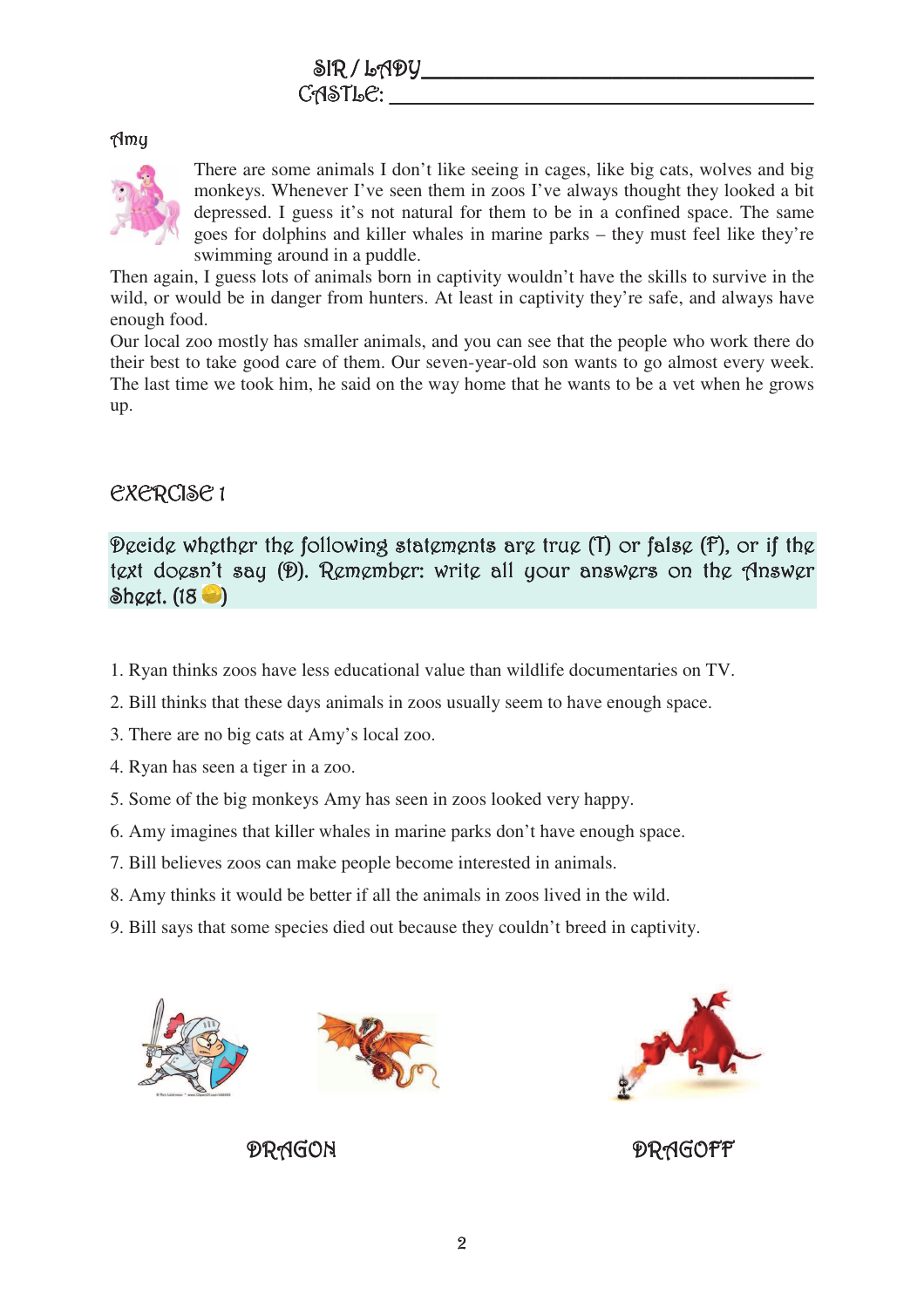# **EXERCISE 2**

Complete the crossword below. If all the words are correct, the  $\overline{\phantom{a}}$ two words that 'zoo' is short for will read from top to bottom. Remember: write all your answers on the Answer Sheet. (32  $\blacktriangleright$  )





- 1. Bill thinks the \_\_\_\_\_\_\_\_\_ of the space in which animals are confined in zoos is important.
- 2. Amy doesn't like seeing \_\_\_\_\_\_\_\_\_ in captivity.
- 3. Bill and Amy both say zoos play a useful role by some animals.

4. Ryan imagines that \_\_\_\_\_\_\_\_\_ no one has ever been inspired to help save wild tigers from extinction after seeing a tiger in a zoo.

- 5. Ryan doesn't think that a cage is a natural \_\_\_\_\_\_\_\_\_ for an animal.
- 6. Bill says zoos can help preserve \_\_\_\_\_\_\_\_\_ species of animal.
- 7. Ryan thinks animals should live in the wild, not in  $\blacksquare$
- 8. Amy gives some examples of large animals that she doesn't think should live in the \_\_\_\_\_\_\_\_\_ environment of a zoo or marine park.

9. Ryan thinks that zoos are an \_\_\_\_\_\_\_\_\_ environment for animals.

10. Amy thinks animals born in zoos probably lack some of the \_\_\_\_\_\_\_\_\_ wild animals have.

11. Bill doesn't think it's necessarily \_\_\_\_\_\_\_\_\_ for animals to be kept in zoos.

12. Amy thinks big cats don't seem to be happy in \_\_\_\_\_\_\_\_.

13. Bill says that \_\_\_\_\_\_\_\_\_ in captivity has saved some species from extinction.

14. Amy imagines that the confined space of a marine park feels like a \_\_\_\_\_\_\_\_ for dolphins and killer whales.

15. Ryan thinks that \_\_\_\_\_\_\_\_\_ is endangering some wild animals' natural habitats.

16. Amy's \_\_\_\_\_\_\_\_\_ loves going to the zoo.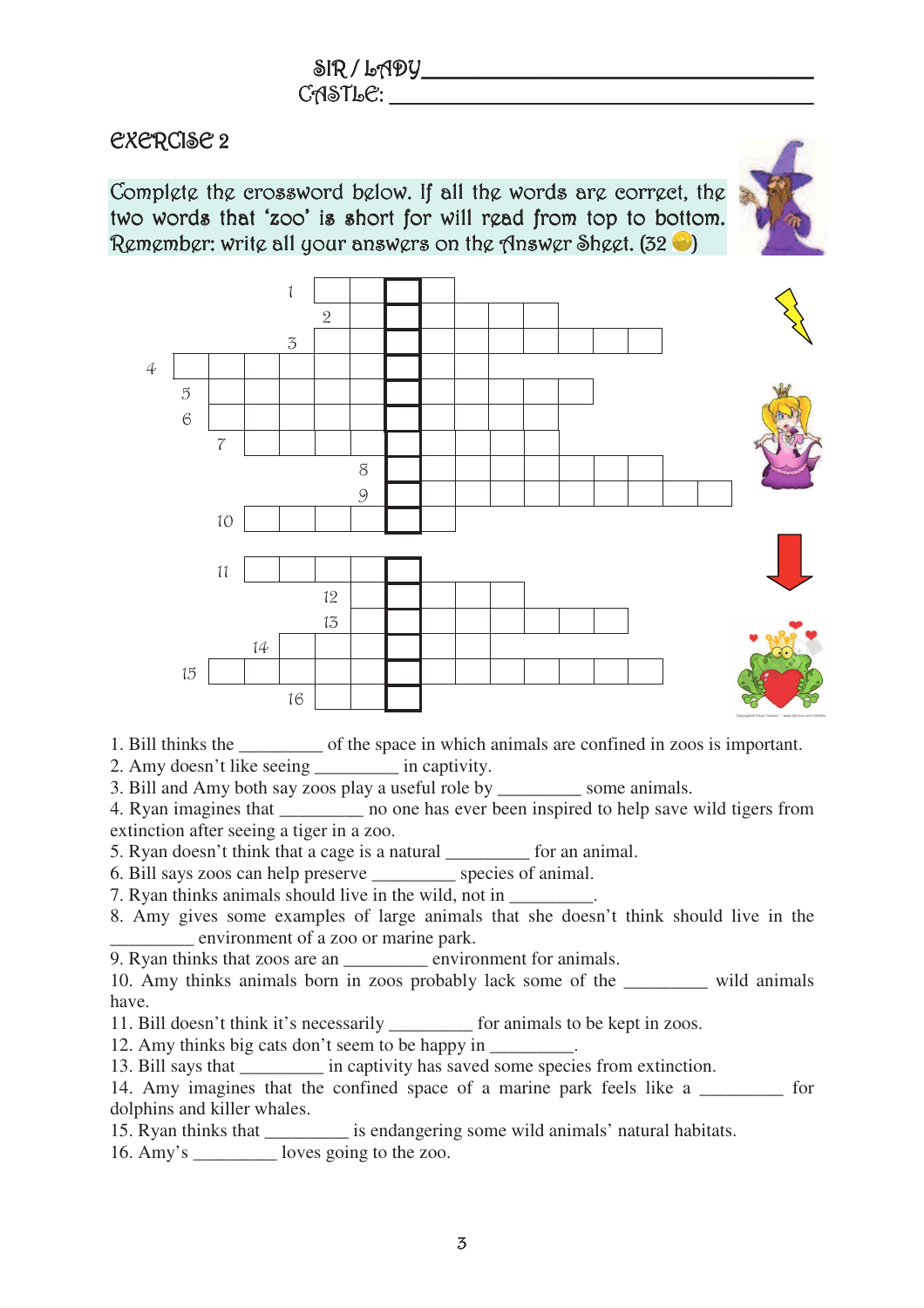| $\delta$ R/LADY           |  |
|---------------------------|--|
| $C$ $A$ $S$ $T$ $B$ $C$ : |  |





Read the sentences and choose the right answer (A, B, C, D) to fill the gap in each. Remember: write all your answers on the Answer Sheet.  $(50 \bullet)$ 

| A. mad at<br>B. bad at                                                | C. good in<br>D. fond about     |
|-----------------------------------------------------------------------|---------------------------------|
| 2. In some countries children ____________ school at the age of five. |                                 |
| A. start<br>B. go for                                                 | $C.$ go in<br>D. attend to      |
| 3. Where $\_\_\_\_\_\_\$ born?                                        |                                 |
| A. did you<br>B. had you                                              | C. were you<br>D. have you been |
| 4. No one saw the man _____________ in through the window.            |                                 |
| A. climb<br>B. has climbed                                            | C. to climb<br>D. is climbing   |
| 5. You should do exercises every morning to __________.               |                                 |
| A. get health<br>B. keep fit                                          | C. keep shape<br>D. get fitness |
| 6. There is a bus stop _____________ our house.                       |                                 |
| A. before                                                             | C. in face of                   |
| B. opposite to                                                        | D. in front of                  |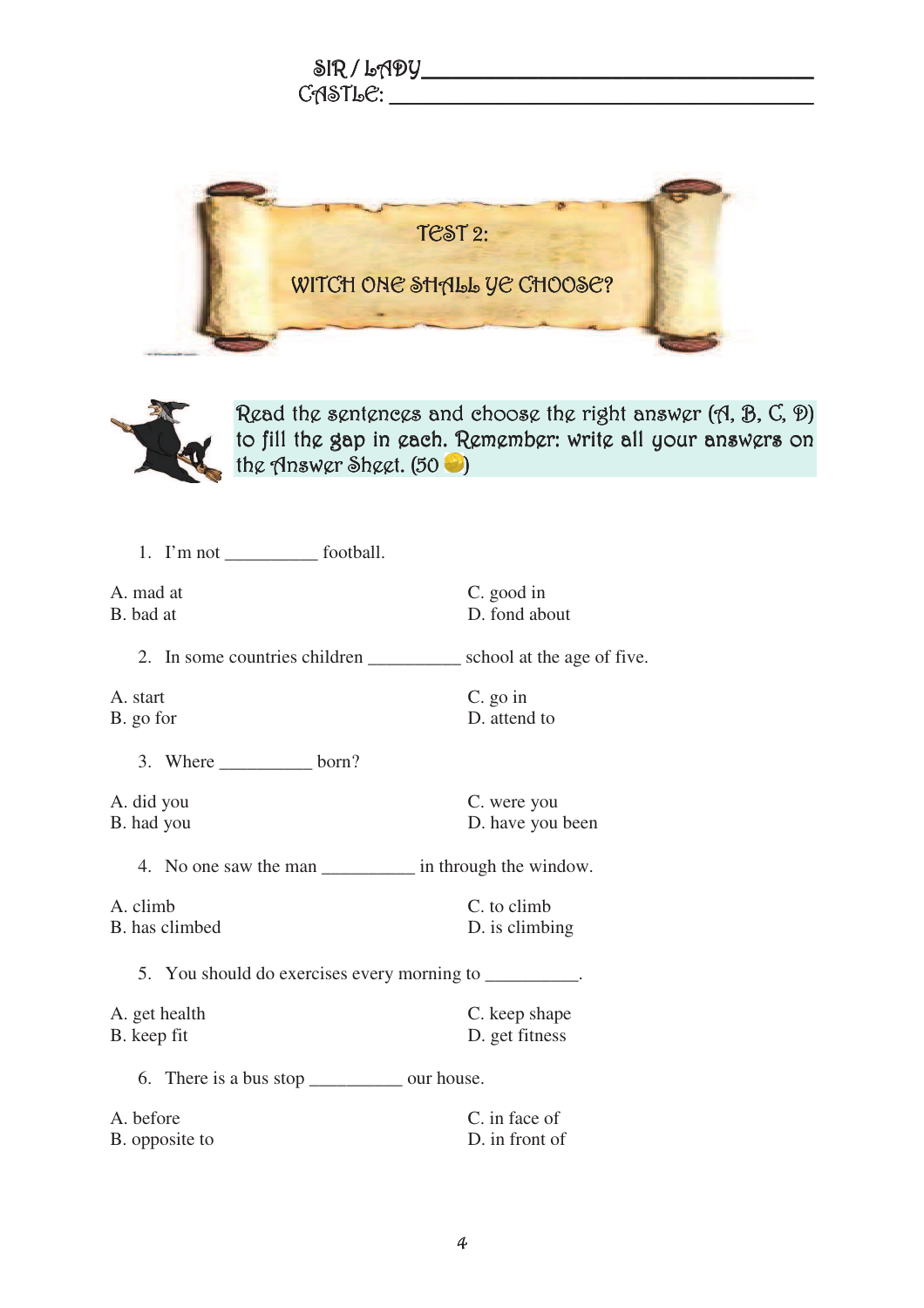| 7. $\frac{\ }{\ }$ can I help you?                              |                        |
|-----------------------------------------------------------------|------------------------|
| A. What                                                         |                        |
| B. How                                                          |                        |
| C. In what                                                      |                        |
| D. Which                                                        |                        |
| 8. Mary is wearing her _______________ dress.                   |                        |
| A. new blue silk                                                | C. blue silk new       |
| B. silk new blue                                                | D. new silk blue       |
| 9. 'My name is Scott.' ' $\frac{1}{2}$ '?                       |                        |
| A. What do you do?                                              | C. What are you doing? |
| B. How do you do?                                               | D. How are you do?     |
| 10. This is a very tiny flat. __________, it's home.            |                        |
| A. Already                                                      | C. By now              |
| B. Well now                                                     | D. Still               |
|                                                                 |                        |
| A. ask                                                          | C. ask for             |
| B. say                                                          | D. tell                |
| 12. My father was so angry that I ___________ to speak.         |                        |
| A. daredn't                                                     | C. wasn't dared        |
| B. daren't                                                      | D. didn't dare         |
| 13. I'll have the supper ready by the time you __________ home. |                        |
| A. will be                                                      | C. have arrived        |
| B. are coming                                                   | D. got                 |
|                                                                 |                        |
| A. be                                                           | C. do                  |
| B. have                                                         | D. make                |
| 15. She bought a box of chocolates for __________.              |                        |
| A. us each                                                      |                        |
| B. each us                                                      |                        |
| C. each of us                                                   |                        |
| D. us of each                                                   |                        |

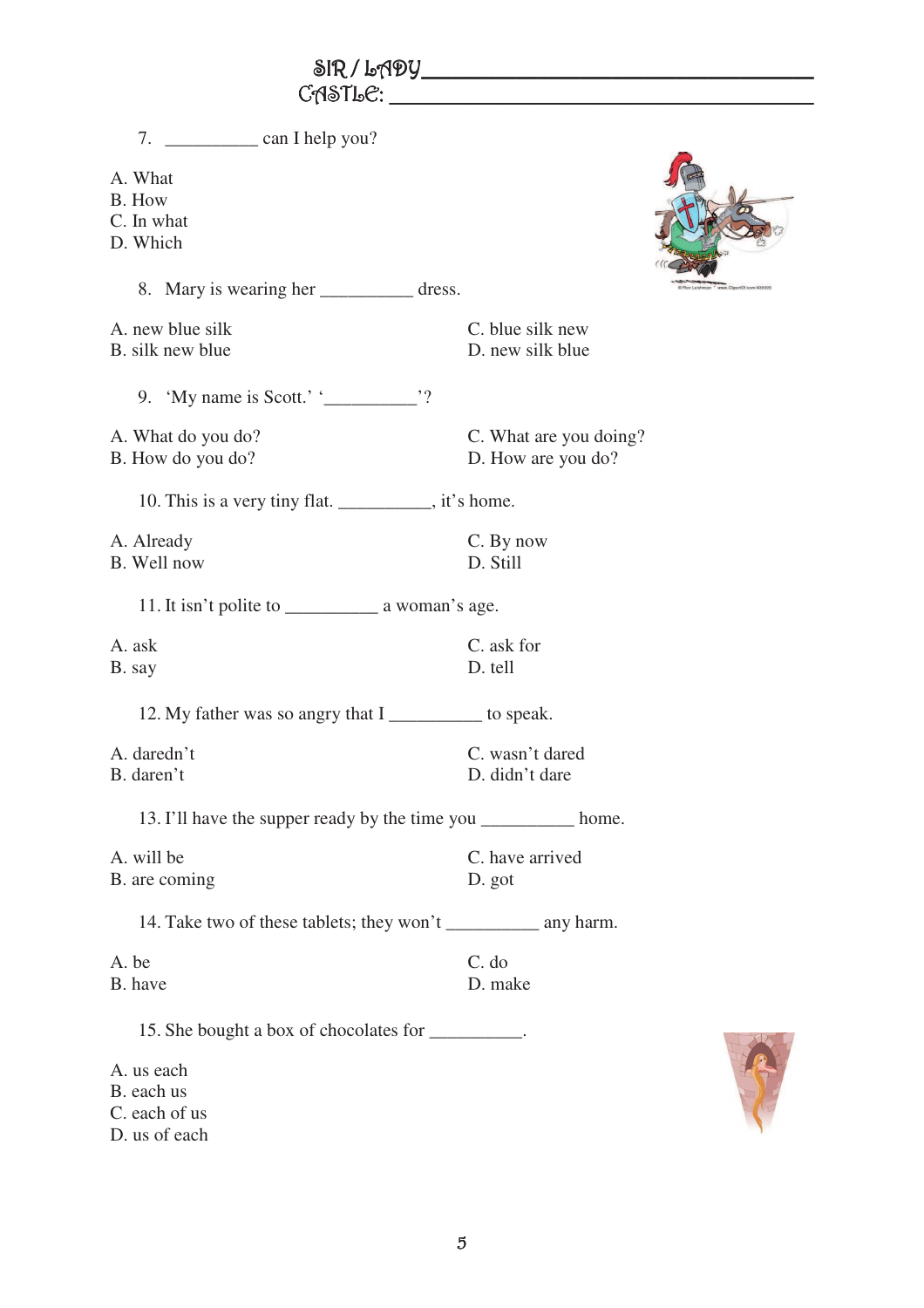| $\delta$ R/LADY |  |
|-----------------|--|
| CASTLE:         |  |

| 16. I managed to keep ______________ working in spite of all the noise.                             |                                                                |
|-----------------------------------------------------------------------------------------------------|----------------------------------------------------------------|
| A. up<br>B. on<br>C. at<br>D. to                                                                    |                                                                |
|                                                                                                     |                                                                |
| A. hope<br>B. expect                                                                                | C. want<br>D. wish                                             |
| 18. Can you _____________ to me how this gadget works?                                              |                                                                |
| A. explain<br>B. show                                                                               | C. tell<br>D. relate                                           |
| 19. It surely isn't necessary __________ both of us to go.                                          |                                                                |
| A. of<br>$B -$                                                                                      | C. to<br>D. for                                                |
| 20. I ____________ English for three years now.                                                     |                                                                |
| A. study<br>B. am studying                                                                          | C. have been studying<br>D. study in                           |
| 21. Promise you __________ tell anyone.                                                             |                                                                |
| A. won't<br>B. don't                                                                                | C. wouldn't<br>D. didn't                                       |
| 22. 'Good ___________, sir. Dinner for two, is it?'                                                 |                                                                |
| A. night<br>B. evening                                                                              | C. morning<br>D. appetite                                      |
| 23. 'What's your mother-in-law like?' '                                                             |                                                                |
| A. She likes music.<br>B. She's very nice.                                                          | C. She's very well.<br>D. She'd like to come and stay with us. |
| 24. . ______________ of the windows is broken.<br>A. All<br>B. Every<br>C. Everyone<br>D. Every one |                                                                |

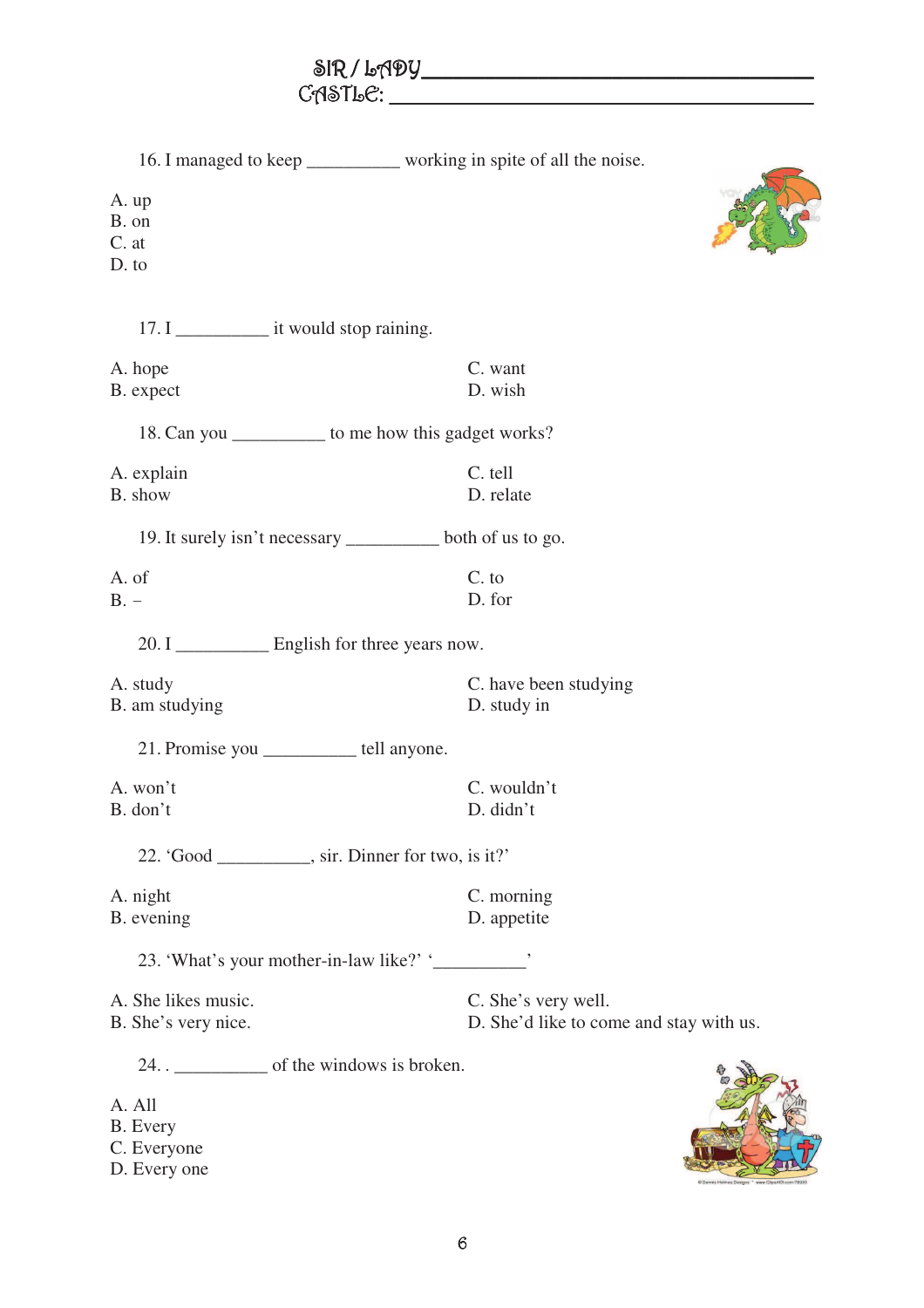|                                                                                                            | $C \cap \mathcal{S} \cap \mathcal{C}$         |  |  |
|------------------------------------------------------------------------------------------------------------|-----------------------------------------------|--|--|
| 25. Can you _____________ for all the money you've spent?                                                  |                                               |  |  |
| A. explain<br>B. count<br>C. account<br>D. report                                                          |                                               |  |  |
| 26. John and his girlfriend have __________ their engagement.                                              |                                               |  |  |
| A. broken down<br>B. cut off<br>27. I'd telephone her if I _________ her number.                           | C. broken off<br>D. cut down                  |  |  |
| A. know<br>B. knew                                                                                         | C. have known<br>D. had known                 |  |  |
| 28. Some people's hair ______________ grey while they're still in their twenties.                          |                                               |  |  |
| A. has<br>B. goes                                                                                          | C. shades<br>D. colours                       |  |  |
| 29. _______________toothache?                                                                              |                                               |  |  |
| A. Are you often having<br>B. Have you often                                                               | C. Have you often got<br>D. Do you often have |  |  |
| 30. Next Monday will be __________.                                                                        |                                               |  |  |
| A. on holiday<br>B. a holiday                                                                              | C. holiday<br>D. holidays                     |  |  |
| 31. I've brought my umbrella _________________ it rains.                                                   |                                               |  |  |
| A. if<br>B. in the case that                                                                               | C. because<br>D. in case                      |  |  |
| 32. I can't decide whether ____________ for the job.                                                       |                                               |  |  |
| A. to apply<br>B. I apply                                                                                  | C. I am applying<br>D. apply                  |  |  |
| 33. What can you ______________ of someone like that?<br>A. accept<br>B. except<br>C. expect<br>D. respect |                                               |  |  |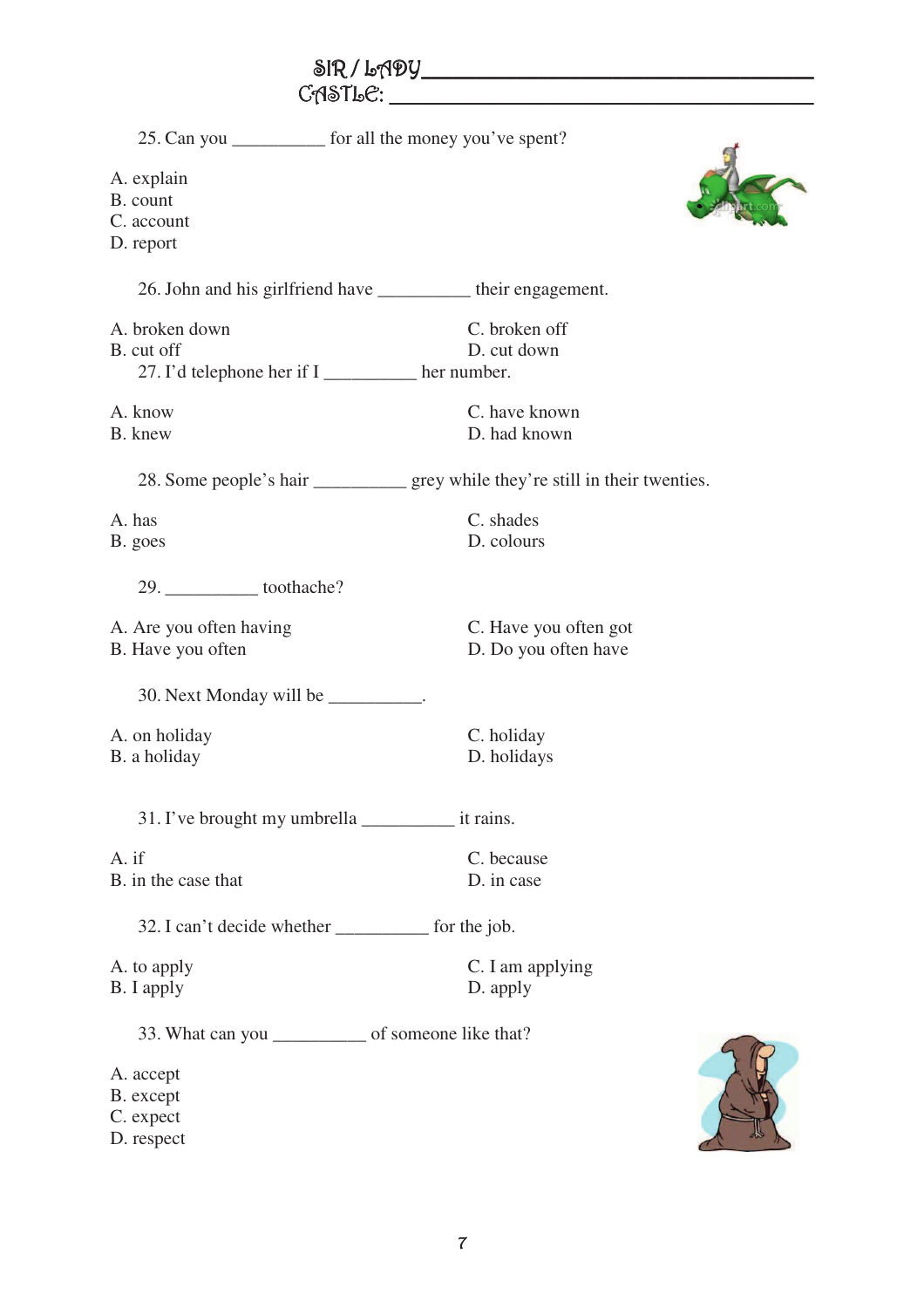| 34. She has been in bed ___________ week.                           |                                |  |
|---------------------------------------------------------------------|--------------------------------|--|
| A. last<br>B. for<br>C. for last<br>D. for the last                 |                                |  |
| 35. 'Did you remember to post that letter?' 'I'm afraid _________.' |                                |  |
| $A. -$<br>B. so                                                     | C. no<br>D. not                |  |
| 36. Are you ___________ to be free tomorrow?                        |                                |  |
| A. probably<br>B. likely                                            | C. maybe<br>D. possible        |  |
| 37. Let's not visit the museum now $-$ it'll take _________.        |                                |  |
| A. long time<br>B. long                                             | C. very long<br>D. too long    |  |
| 38. ____________! There's John!                                     |                                |  |
| A. Look at<br><b>B.</b> Look                                        | C. Look at him<br>D. Look here |  |
|                                                                     |                                |  |
| A. like<br>B. want                                                  | C. remember<br>D. mind         |  |
| 40. You ____________ touch that wire: it's dangerous.               |                                |  |
| A. don't have to<br>B. haven't got to                               | C. mustn't<br>D. needn't       |  |
| 41. Do you know who ____________ "Hamlet"?                          |                                |  |
| A. has written<br>B. was writing<br>C. had written<br>D. wrote      |                                |  |

自分の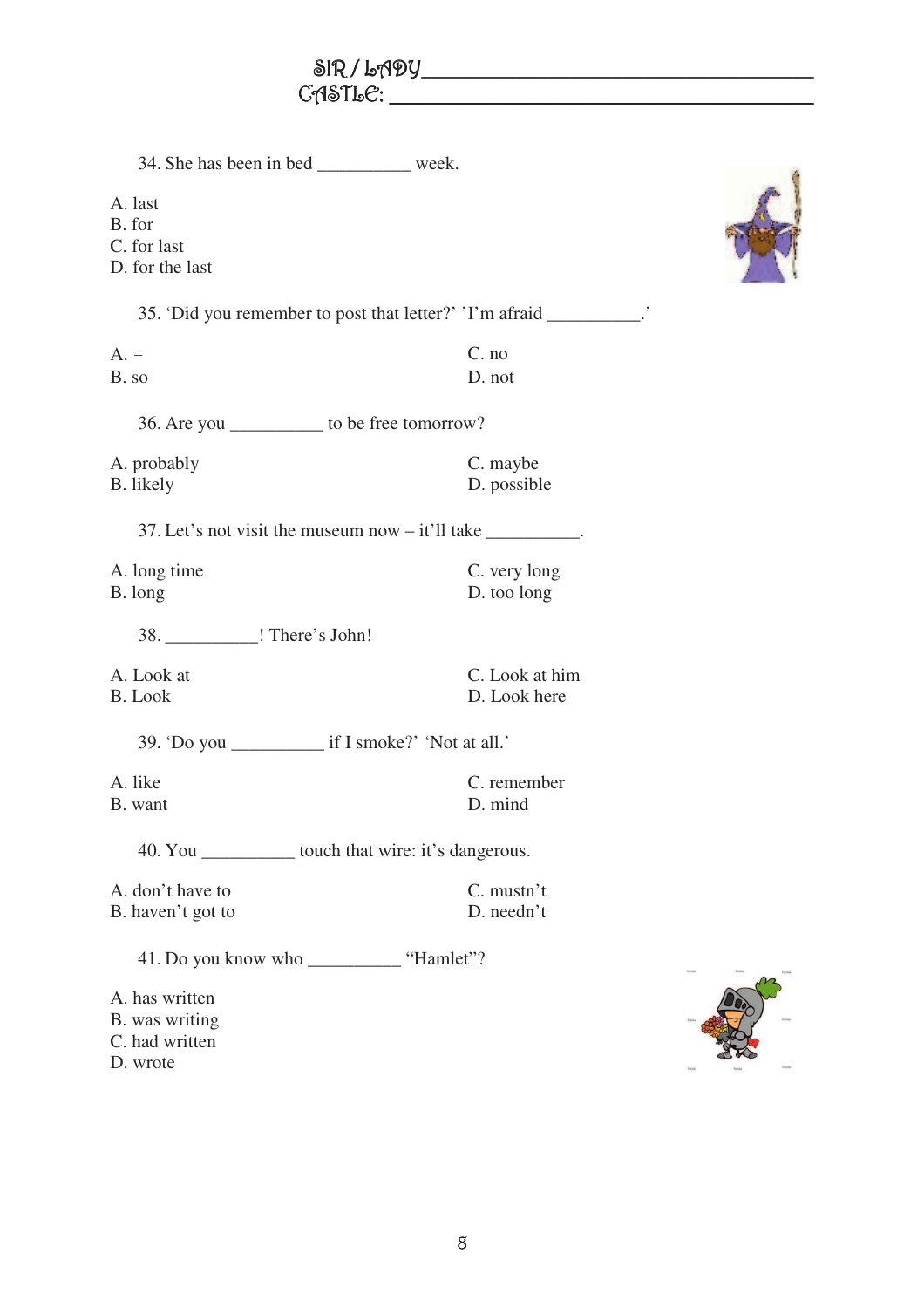| 42. It's difficult to get some children _____________ spinach.<br>A. eating<br>B. to eat<br>C. they eat<br>D. that eat |                                           |  |
|------------------------------------------------------------------------------------------------------------------------|-------------------------------------------|--|
| 43. As soon as we have _________ enough, we'll buy a boat.                                                             |                                           |  |
| A. spared<br>B. preserved                                                                                              | C. economized<br>D. saved                 |  |
| 44. Whenever I ____________ that song, I'll think of you.                                                              |                                           |  |
| A. have heard<br>B. am hearing                                                                                         | C. hear<br>D. will hear                   |  |
| 45. There _________ wine left in the bottle.                                                                           |                                           |  |
| A. is hardly some<br>B. isn't scarcely                                                                                 | C. isn't hardly any<br>D. is scarcely any |  |
| 46. Our next-door neighbours are very pleasant __________.                                                             |                                           |  |
| A. to talk.<br>B. to talk to                                                                                           | C. for talking to<br>D. to talk to them   |  |
| 47. Why is Susan in such a bad ____________ this morning?                                                              |                                           |  |
| A. feeling<br>B. spirit                                                                                                | C. emotion<br>D. mood                     |  |
| 48. I don't want to go sailing. I _____________ swim instead.                                                          |                                           |  |
| A. am going for a<br>B. prefer                                                                                         | C. would rather a<br>D. think I           |  |
| 49. This _______________ of the country is famous for its wines.                                                       |                                           |  |
| A. territory<br>B. region                                                                                              | C. place<br>D. section                    |  |
| 50. You'd be much healthier ______________ smoking.                                                                    |                                           |  |

C. if you gave up D. since you gave up

A. if you give up B. unless you give up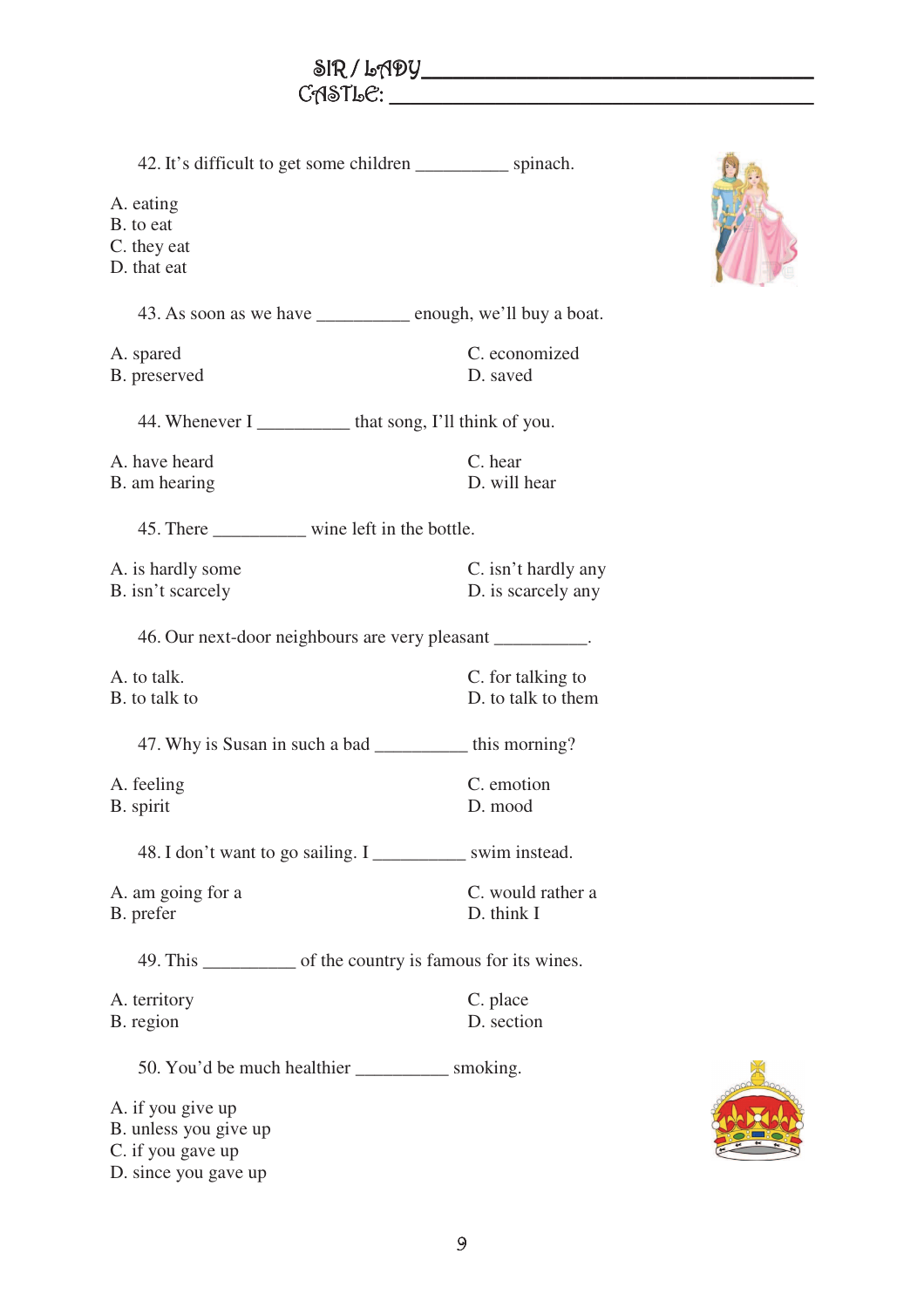

1. Put each of the following words or phrases into its correct place in the passage below. There is one word that you do not need. Remember: write all your answers on the Answer Sheet. (20  $\bullet$  )

| cities        | communities | homes   |
|---------------|-------------|---------|
| duplex        | expensive   | large   |
| families      | next to     | row     |
| side          | quarter     | land    |
| single-family | stores      | less    |
| buildings     | floors      | between |
| suburban      | apartments  | wall    |





About two-thirds of the \_\_\_\_\_\_\_\_\_\_\_ in the United States live in single-family  $2$  About a  $3$  of the families live in  $4$  4 that have two to four \_\_\_\_\_\_5\_\_\_\_, or in \_\_\_\_\_\_\_\_6\_\_\_\_\_ or other commercial buildings that include apartments. \_\_\_\_\_7\_\_\_\_\_ cities have more apartment housing than small \_\_\_\_\_8\_\_\_\_\_, because  $\frac{9}{2}$  is scarce and  $\frac{10}{2}$ . Small towns and  $\frac{11}{2}$  areas, where land is  $\frac{12}{13}$  expensive than in city centres, have mostly  $\frac{13}{13}$  homes. Philadelphia and other \_\_\_\_\_\_14\_\_\_\_\_\_ have many \_\_\_\_\_15\_\_\_\_\_\_ houses. These are usually single-family houses, one or two  $\underline{\hspace{1cm}} 16$  high, standing  $\underline{\hspace{1cm}} 17$  to wall. A  $\_\_\_\_18$  is a building with two apartments, either  $\_\_\_\_19$  by side with a single wall \_\_\_\_\_20\_\_\_\_\_ them, or one above the other.

| ٠.  | 11. |  |
|-----|-----|--|
| 2.  | 12. |  |
| 3.  | 13. |  |
| 4.  | 14. |  |
| 5.  | 15. |  |
| 6.  | 16. |  |
| 7.  | 17. |  |
| 8.  | 18. |  |
| 9.  | 19. |  |
| 10. | 20. |  |